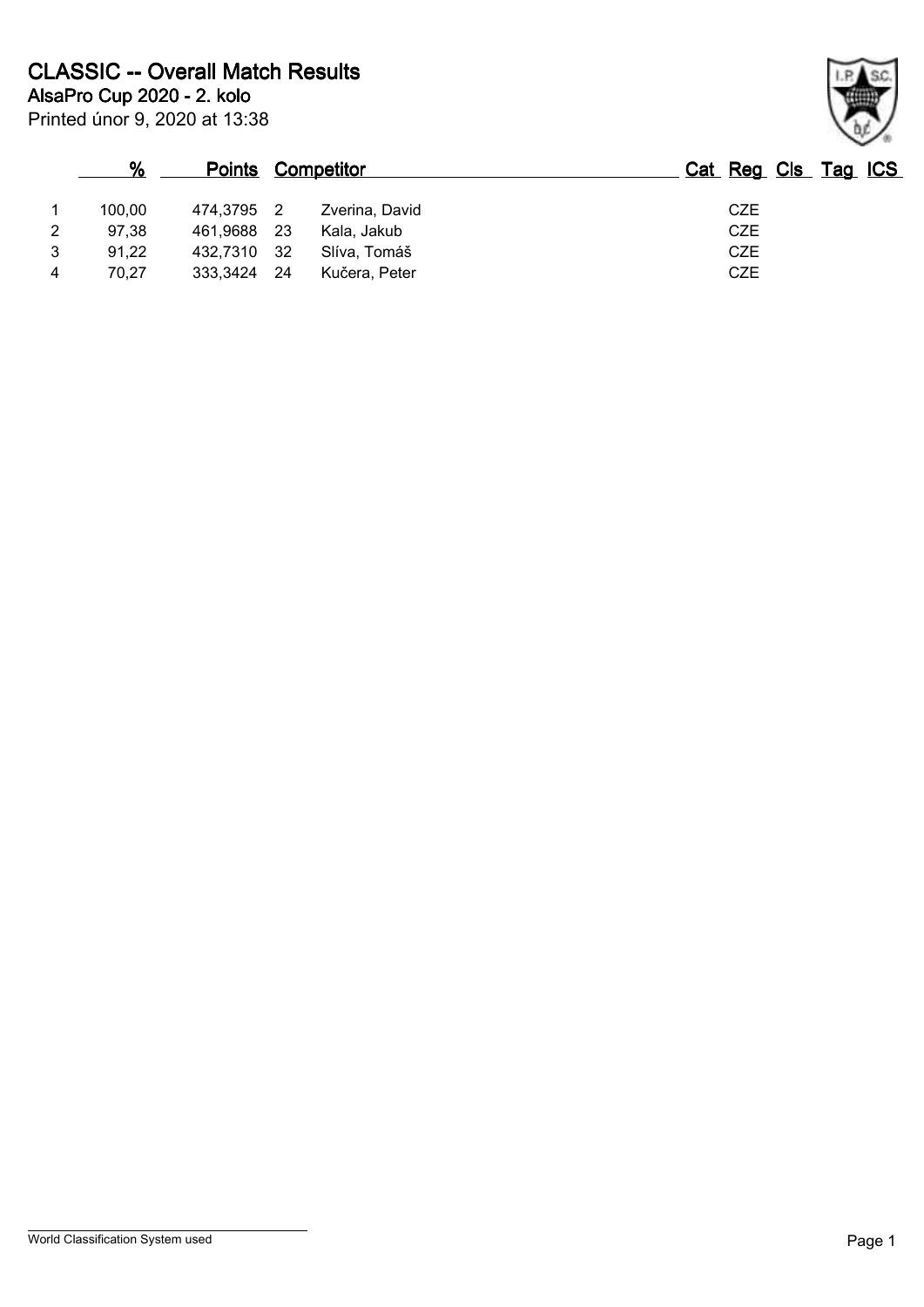|                | %      |          |     | <b>Points Competitor</b> |    | Cat Reg Cls Tag ICS |  |
|----------------|--------|----------|-----|--------------------------|----|---------------------|--|
| 1              | 100,00 | 502.0767 | 39  | Navratil, Martin         |    | <b>CZE</b>          |  |
| $\overline{2}$ | 94,51  | 474,5343 | 18  | Horejsi, Lenka           |    | <b>CZE</b>          |  |
| 3              | 89,05  | 447,0779 | 56  | Novotný, Jaroslav        |    | <b>CZE</b>          |  |
| 4              | 84,61  | 424,7937 | 16  | Glac, Martin             |    | <b>CZE</b>          |  |
| 5              | 81,91  | 411,2363 | 53  | Samek, Petr              |    | <b>CZE</b>          |  |
| 6              | 80,74  | 405,3601 | 72  | Richter, Petr            | S  | <b>CZE</b>          |  |
| $\overline{7}$ | 79,91  | 401,2215 | -33 | Müller, Georg            | S  | <b>AUT</b>          |  |
| 8              | 58,97  | 296,0532 | 1   | Žáček, Milan             | SS | CZE                 |  |
| 9              | 49,89  | 250,4959 | 57  | Novotná, Natálie         |    | <b>CZE</b>          |  |

## Printed únor 9, 2020 at 13:38

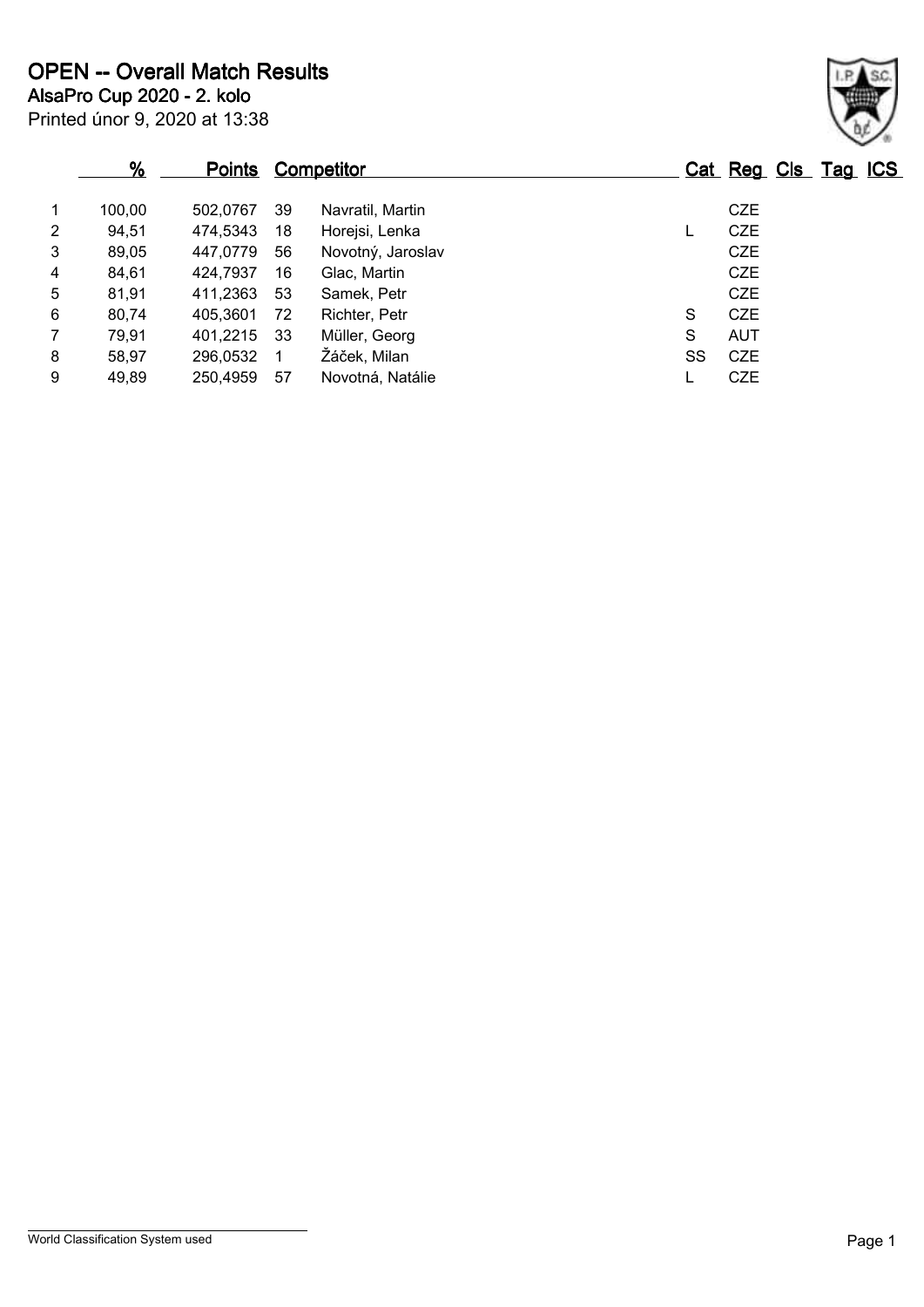**PISTOL CALIBER -- Overall Match Results**

Printed únor 9, 2020 at 13:38 **AlsaPro Cup 2020 - 2. kolo**

| <u>%</u> |          |    |                     |                   |   |            |   |                     |
|----------|----------|----|---------------------|-------------------|---|------------|---|---------------------|
| 100,00   | 496,5697 | 43 | Mach, Lukas         |                   |   | <b>CZE</b> | D |                     |
| 93,71    | 465,3169 | 26 | Kadlčík, Karel      |                   |   | <b>CZE</b> | D |                     |
| 93,45    | 464,0641 | 34 | Novotny, Martin     |                   |   | <b>CZE</b> | D |                     |
| 87,46    | 434,3142 | 31 | Sudek, Lukáš        |                   |   | <b>CZE</b> | D |                     |
| 86,10    | 427,5654 | 69 | Marcinek, Pavel     |                   |   | <b>CZE</b> | D |                     |
| 81,48    | 404,6104 | 89 | Mach, Petr          |                   |   | <b>CZE</b> | D |                     |
| 79,66    | 395,5588 | 98 | Kopečný, Antonin    |                   |   | <b>CZE</b> | D |                     |
| 79,29    | 393,7194 | 38 | Radkovič, Michal    |                   | S | <b>CZE</b> | D |                     |
| 77,84    | 386,5509 | 10 | Kubáč, Vítězslav    |                   |   | <b>CZE</b> | D |                     |
| 75,80    | 376,3968 | 20 | Cimburek, Lukas     |                   |   | <b>CZE</b> | D |                     |
| 73,64    | 365,6841 | 40 | Musil, Eduard       |                   |   | <b>CZE</b> | D |                     |
| 72,47    | 359,8786 | 59 | Svoboda, Jiří       |                   |   | <b>CZE</b> | D |                     |
| 70,36    | 349,3904 | 12 | Plzák, Jiří         |                   | S | <b>CZE</b> | D |                     |
| 70,21    | 348,6370 | 78 | Krátký, Václav      |                   |   | <b>CZE</b> | D |                     |
| 68,36    | 339,4750 | 88 | Luffer, Aleš        |                   |   | <b>CZE</b> | D |                     |
| 66,78    | 331,6213 | 13 | Vařák, Martin       |                   |   | <b>CZE</b> | D |                     |
| 63,36    | 314,6072 | 96 | Tydlačka, Jiří      |                   | S | <b>CZE</b> | D |                     |
| 60,73    | 301,5486 | 97 | Střešinka, Miroslav |                   |   | <b>CZE</b> | D |                     |
| 54,88    | 272,4972 | 37 | Bartoš, Richard     |                   | S | <b>CZE</b> | D |                     |
| 46,22    | 229,5373 | 79 | Krátká, Marie       |                   | L | <b>CZE</b> | D |                     |
| 34,48    | 171,2118 | 14 | Vystrčilová, Vlaďka |                   | L | <b>CZE</b> | D |                     |
|          |          |    | <u>Points</u>       | <b>Competitor</b> |   |            |   | Cat Reg Cls Tag ICS |

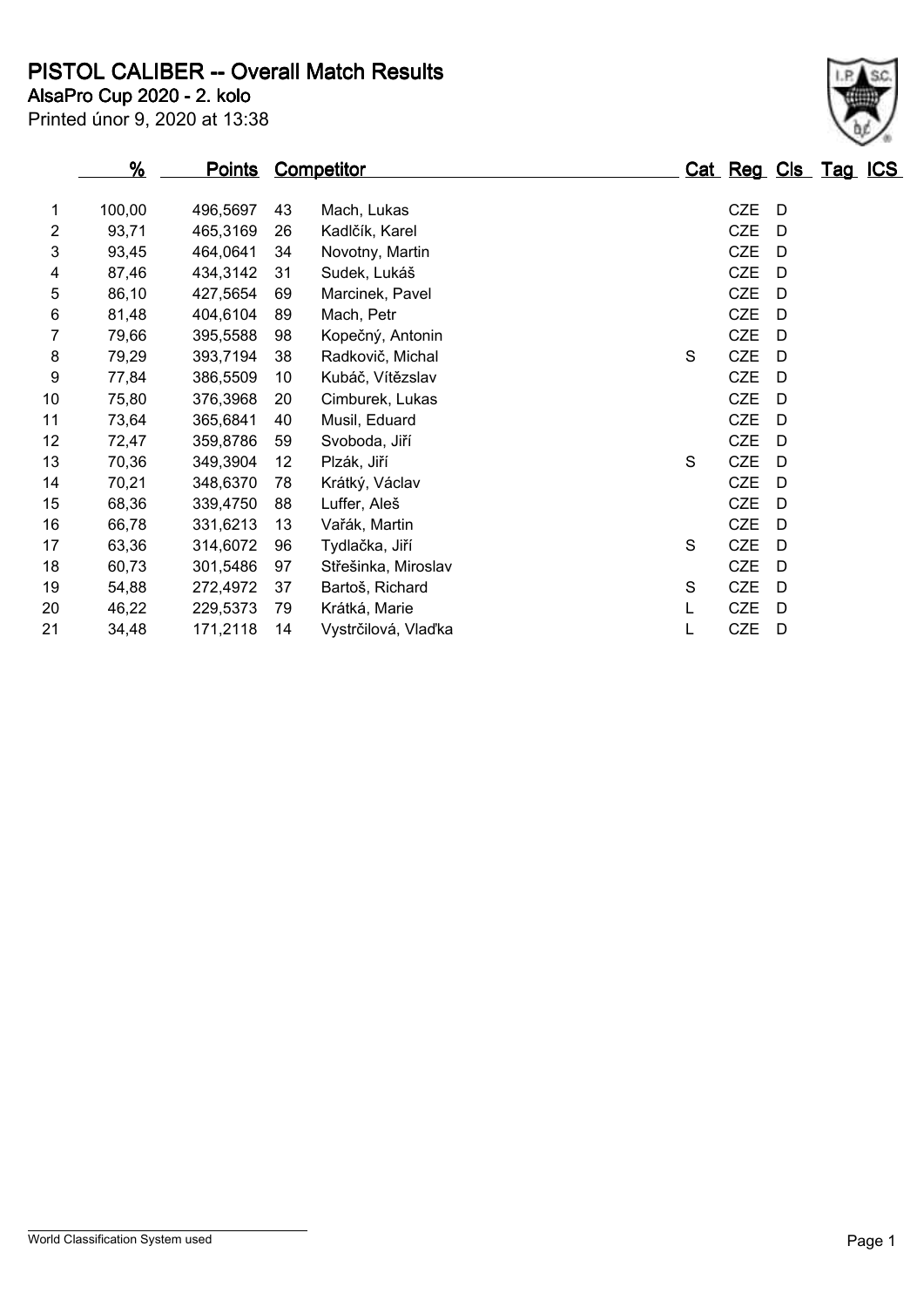**PRODUCTION -- Overall Match Results**

Printed únor 9, 2020 at 13:38 **AlsaPro Cup 2020 - 2. kolo**

|                         | %      | <u>Points</u> |                | <b>Competitor</b>    |               | Cat Reg Cls Tag ICS |  |  |
|-------------------------|--------|---------------|----------------|----------------------|---------------|---------------------|--|--|
| 1                       | 100,00 | 490,8927      | 42             | Štěpán, Michal       |               | <b>CZE</b>          |  |  |
| $\boldsymbol{2}$        | 83,86  | 411,6571      | 68             | Likavec, Martin      |               | CZE                 |  |  |
| 3                       | 80,45  | 394,9339      | 100            | Moštěk, Martin       |               | <b>CZE</b>          |  |  |
| $\overline{\mathbf{4}}$ | 79,28  | 389,1833      | 75             | Jedlička, Jiří       | S             | <b>CZE</b>          |  |  |
| 5                       | 77,98  | 382,7884      | 8              | Šunjevarić, Saša     |               | <b>SRB</b>          |  |  |
| 6                       | 77,63  | 381,0656      | 70             | Cehelský, Petr       |               | CZE                 |  |  |
| 7                       | 75,86  | 372,4065      | 29             | Mikolášek, Martin    |               | <b>CZE</b>          |  |  |
| 8                       | 75,59  | 371,0845      | 67             | Chlebovcová, Zuzana  | L             | <b>CZE</b>          |  |  |
| 9                       | 74,10  | 363,7646      | 106            | Balej, Zdeněk        |               | <b>CZE</b>          |  |  |
| 10                      | 72,36  | 355,2232      | 6              | Kovačević, Marko     |               | <b>SRB</b>          |  |  |
| 11                      | 71,69  | 351,9327      | 94             | Gabriel, Jiří        |               | <b>CZE</b>          |  |  |
| 12                      | 70,17  | 344,4549      | 74             | Kaprál, Vojtěch      | S             | CZE                 |  |  |
| 13                      | 69,58  | 341,5487      | 3              | Ćaćić, Dragan        |               | <b>SER</b>          |  |  |
| 14                      | 68,72  | 337,3651      | 104            | Frinta, Petr         |               | <b>CZE</b>          |  |  |
| 15                      | 65,63  | 322,1869      | 9              | Nešić, Goran         | ${\mathbb S}$ | <b>SRB</b>          |  |  |
| 16                      | 64,74  | 317,8205      | 25             | Pavlíček, Karel      | $\mathbf S$   | CZE                 |  |  |
| 17                      | 64,05  | 314,4307      | 83             | Vlček, Dominik       |               | <b>CZE</b>          |  |  |
| 18                      | 63,27  | 310,5876      | 17             | Švajka, Ondřej       |               | CZE                 |  |  |
| 19                      | 62,92  | 308,8833      | 19             | Šurý, Petr           |               | CZE                 |  |  |
| 20                      | 62,45  | 306,5771      | 50             | Černý, Lubomír       |               | CZE                 |  |  |
| 21                      | 61,43  | 301,5700      | 101            | Škop, Ctirad         |               | <b>CZE</b>          |  |  |
| 22                      | 59,60  | 292,5663      | 5              | Mišić, Miloš         |               | <b>SRB</b>          |  |  |
| 23                      | 59,54  | 292,2556      | 15             | Pánek, Aleš          |               | <b>CZE</b>          |  |  |
| 24                      | 59,50  | 292,0634      | 30             | Minařík, Jan         |               | <b>CZE</b>          |  |  |
| 25                      | 58,91  | 289,1782      | $\overline{7}$ | Stanišić, Stojan     |               | <b>SRB</b>          |  |  |
| 26                      | 58,79  | 288,6008      | 36             | Neumann, Michal      | SS            | CZE                 |  |  |
| 27                      | 55,26  | 271,2544      | 35             | Grygar, Zdeněk       |               | <b>CZE</b>          |  |  |
| 28                      | 55,10  | 270,4729      | 21             | Vielhaber, Günther   | SS            | <b>AUT</b>          |  |  |
| 29                      | 54,17  | 265,9409      | 105            | Luža, Jaroslav       |               | <b>CZE</b>          |  |  |
| 30                      | 48,61  | 238,6160      | 85             | Lakosil, Jaroslav    |               | <b>CZE</b>          |  |  |
| 31                      | 48,40  | 237,5802      | 65             | Slivečka, Zdeněk     |               | <b>CZE</b>          |  |  |
| 32                      | 46,59  | 228,7110      | 11             | Dimitrijević, Dejan  |               | <b>SRB</b>          |  |  |
| 33                      | 45,90  | 225,3333      | 64             | Sixta, Bedřich       | S             | <b>CZE</b>          |  |  |
| 34                      | 45,61  | 223,8856      | 27             | Bauer, David         |               | <b>CZE</b>          |  |  |
| 35                      | 44,81  | 219,9609      | 66             | Chernobai, Valentina | L             | <b>BLR</b>          |  |  |
| 36                      | 38,65  | 189,7190      | 92             | Videnka, Petr        |               | CZE                 |  |  |
| 37                      | 27,08  | 132,9203      | 41             | Štěpánová, Martina   | L             | CZE                 |  |  |
|                         |        |               |                |                      |               |                     |  |  |

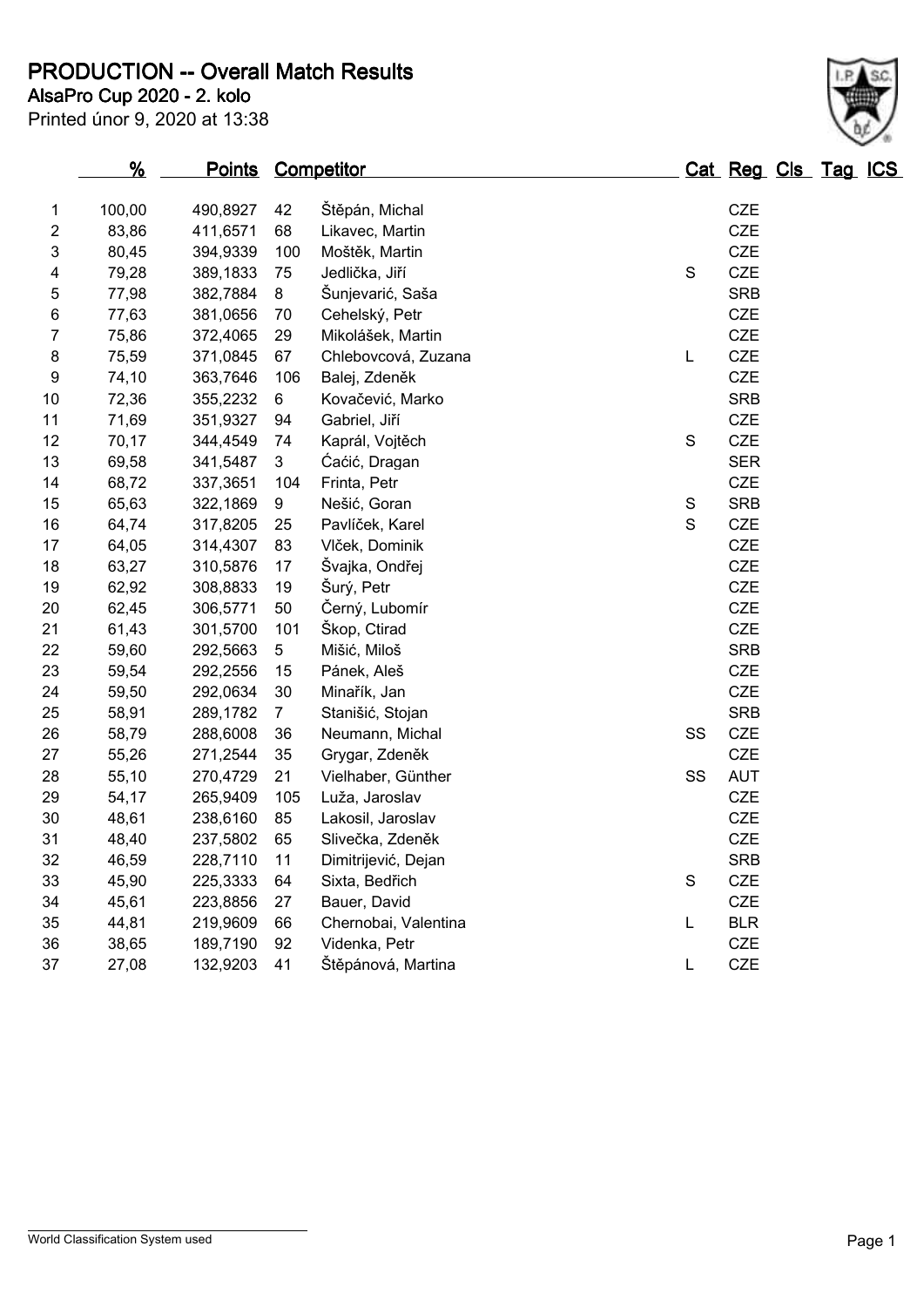**PRODUCTION OPTICS -- Overall Match Results**

**AlsaPro Cup 2020 - 2. kolo**

Printed únor 9, 2020 at 13:38

## **% Points Competitor Cat Reg Cls Tag ICS** 1 100,00 469,7101 102 Maderanek, Radim CZE 2 99,00 465,0070 103 Heneš, Zdeněk CZE 3 81,65 383,5045 44 Vysloužil, Tomáš CZE 4 77,53 364,1669 58 Ulreich, Rainer AUT 5 68,30 320,8173 46 Němeček, Pavel CZE 6 56,01 263,0779 62 Kindl, Thomas AUT 7 42,37 199,0262 81 Pilsky, Patrik CZE 8 40,64 190,9084 80 Krůta, Jan S CZE